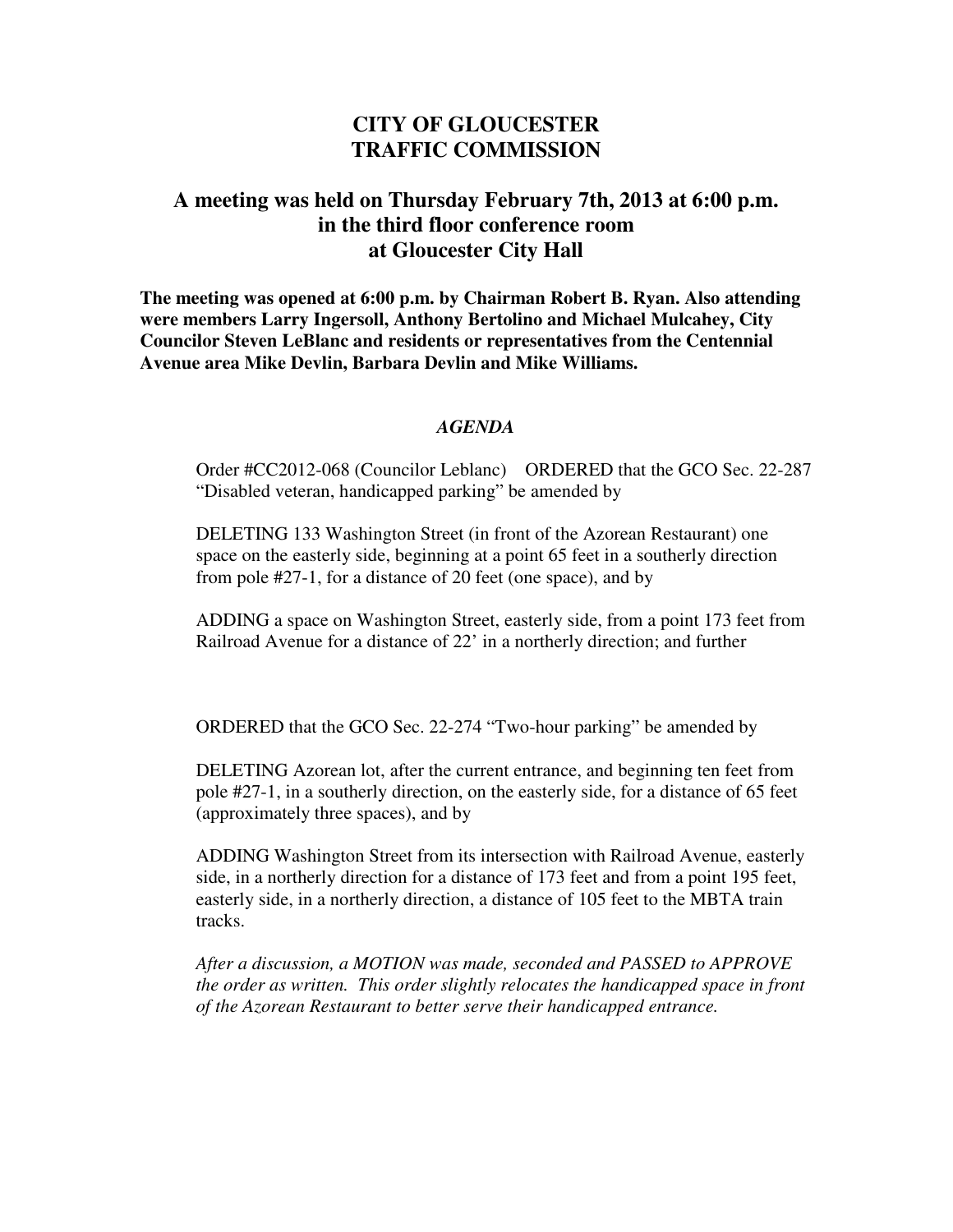Order #CC2013-003 (Councilor Verga) ORDERED that the City Council amend Chapter 22 " Traffic and Motor Vehicles\*" by

ADDING language to Sections 22-270 "Parking Prohibited at all times – Magnolia Avenue" and 22-291 "Tow-away zones – Magnolia Avenue" specifying the type and location of signage based on the recommendation of the Traffic Commission; and further

ORDERED that this matter be referred to the Ordinances and Administration Committee and to the Traffic Commission for recommendations to be made to the Ordinances and Administration Committee by the Traffic Commission concerning whether traffic signage at the area beginning at the intersection of Essex Avenue and Magnolia Avenue and continuing to the train bridge over Magnolia Avenue is clear and sufficient and recommending any additional or different signage.

*The TC has found that there are already ordinances on the books that restrict parking on Magnolia Avenue but there are no signs, painted over signs or missing signs to enforce the ordinance. CC Verga was notified of this and will contact the DPW for proper signage in the area.* 

Order #CC2013-004 (Councilor LeBlanc) ORDERED that the Gloucester Code of Ordinances Chapter 22 " Traffic and Motor Vehicles\*", Sec. 22-270 "Parking prohibited at all times" and Sec. 22-291 "Tow-away zones" be amended by ADDING

No parking, Centennial Avenue easterly side, from its intersection with Commonwealth Avenue, a distance of 185 feet in a northerly direction (pole #1347)

*After a discussion, speaking to area residents and reading communications that were sent to the TC, a MOTION was made, seconded and PASSED to NOT RECOMMEND the order (3-1 vote with member R Ryan opposed). The TC received 2 phone calls from area residents not in favor of this ordinance and one email (from the DPW Director) in favor of the ordinance, explaining that there is not sufficient width in that area and that he would like a consistent line on the street. Three residents spoke against the order and mentioned that the current temporary center line is off center, making it look like there is little room for parked cars. They also mentioned it would be an increased burden in the neighborhood when sporting events are held at the Oval causing spectators to find other parking in the neighboring streets. TC Member Ingersoll mentioned that Centennial Avenue closer to Western Avenue allows some parking and is narrower than the area around Commonwealth Avenue, which seems to be one*